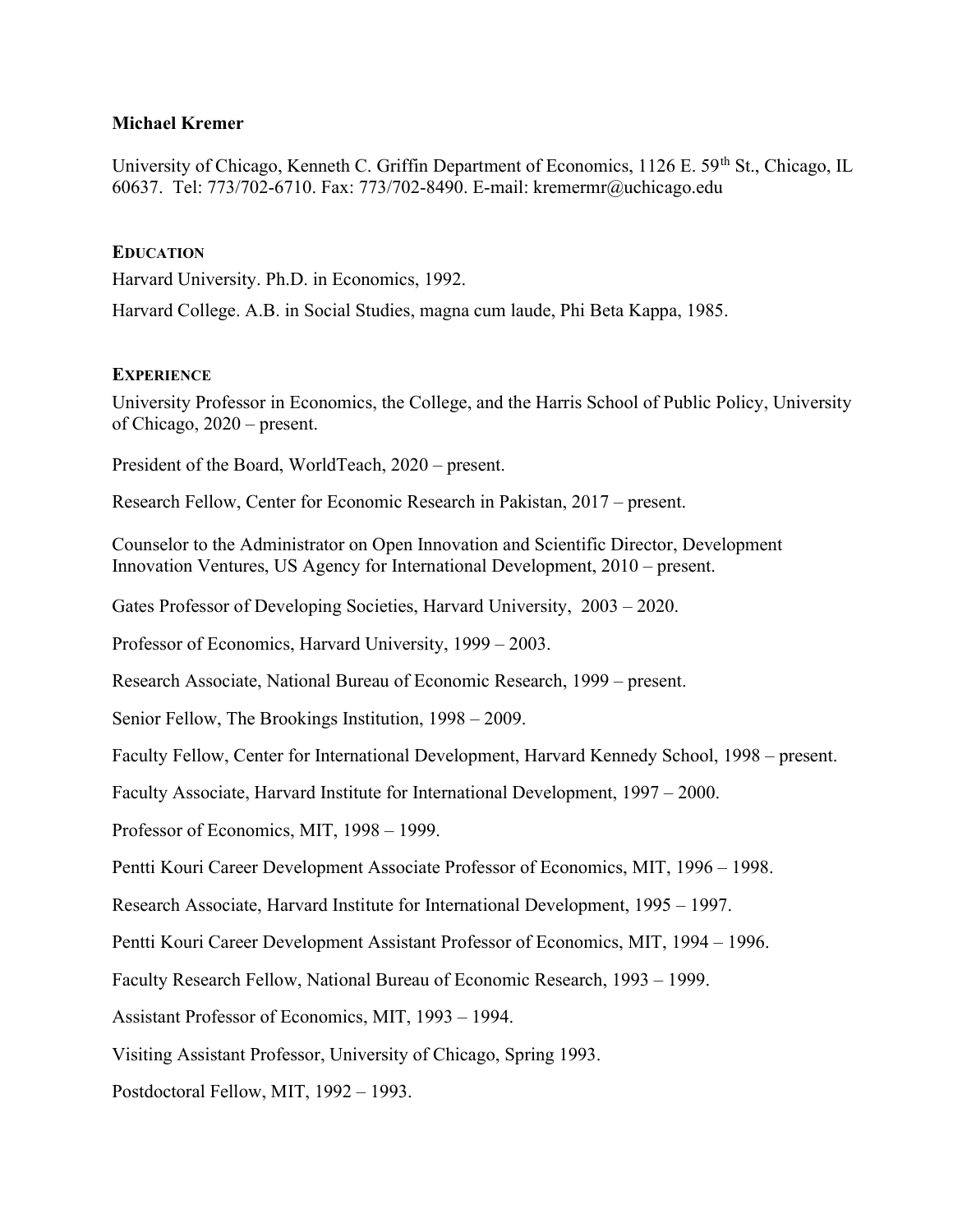President of the Board, WorldTeach, 1990 – 2017.

Executive Director, WorldTeach, 1986 – 1989. Founded and directed non-profit organization placing three hundred volunteer teachers annually in developing countries.

Teacher and Administrator, Eshisiru Secondary School, Kakamega District, Kenya, 1985 – 1986.

## HONORS AND AWARDS

Honorary Goodwill Ambassador for Sustainable Development, IICA, 2020.

Member, National Academy of Sciences, 2020.

Sveriges Riksbank Prize in Economic Sciences in Memory of Alfred Nobel, 2019.

Juan Luis Londoño Prize for the best paper on social policy presented at the Latin American and Caribbean Economic Association (LACEA) Annual Conference, October 2015.

Katherine Hampson Bessell Fellow, Radcliffe Institute for Advanced Study, Harvard University,  $2013 - 2014.$ 

Theodore W. Schultz Prize Lecture, Agriculture and Applied Economics Association, 2014.

Scientific American 50 Award. Named one of the 50 researchers of the year, 2006.

Kenneth J. Arrow Award for Best Paper in Health Economics in 2004 by the International Health Economics Association, 2005.

Association of American Publishers Award for the Best Professional/Scholarly Book in Medical Science for Strong Medicine, 2004.

Young Global Leader, the World Economic Forum, 2004.

Fellow, American Academy of Arts and Sciences, 2003.

MacArthur Fellowship, 1997.

Presidential Early Career Award for Scientists and Engineers, 1996.

Health and Aging Fellow, National Bureau of Economic Research, 1996 – 1997.

National Fellow, Hoover Institution, Stanford University, 1994 – 1995.

Review of Economic Studies dissertation award recipient, 1992.

David A. Wells Prize for economics dissertation, Harvard University, 1992.

National Science Foundation Fellowship, 1989 – 1992.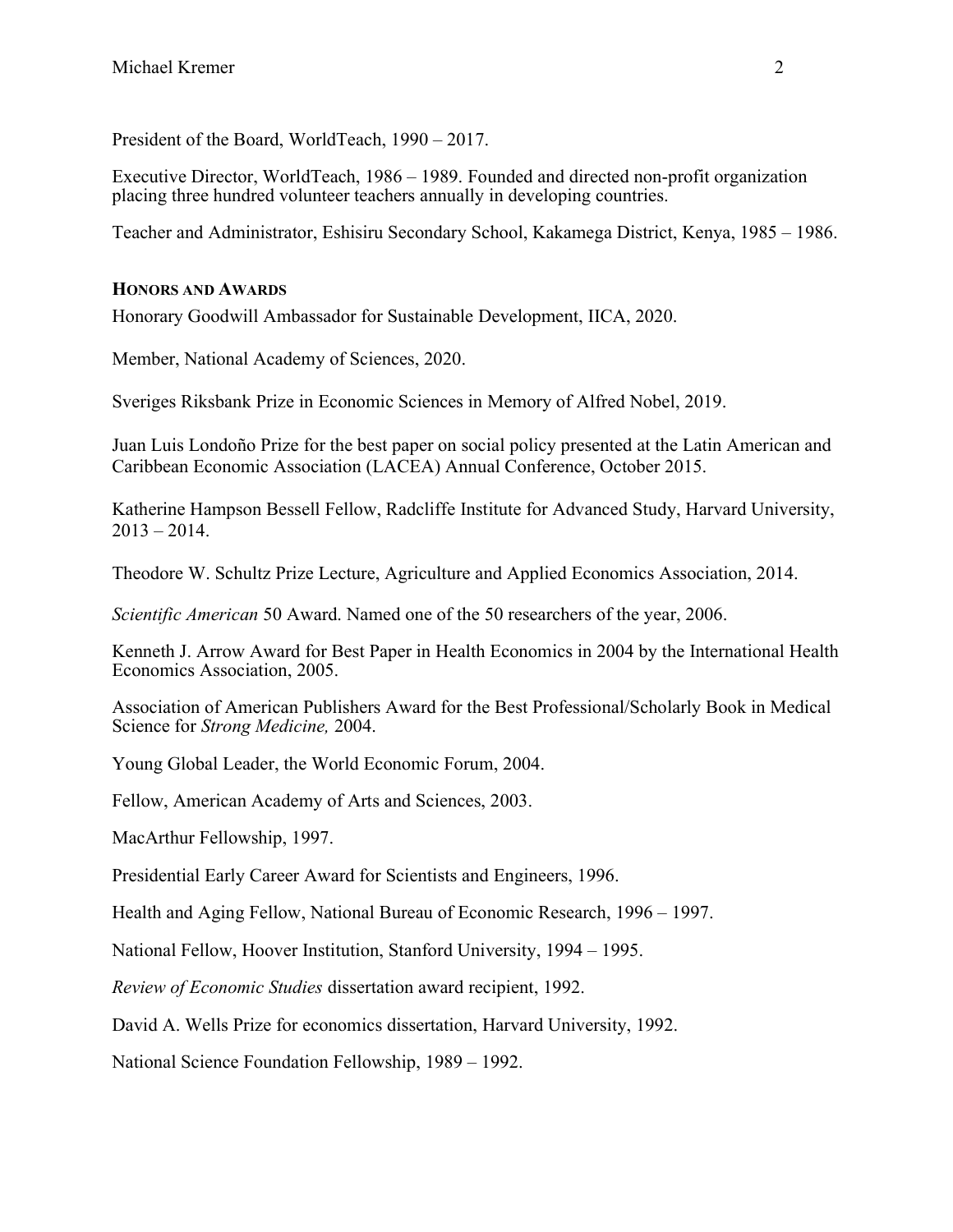## OTHER ACTIVITIES

Co-chair, Co-founder, BREAD (The Bureau for Research and Economic Analysis of Development), 2001 – 2004. BREAD organizes conferences in development economics, focusing on microeconomic issues.

Non-resident Fellow, Center for Global Development, 2002 – present.

Associate Editor, Journal of Development Economics, 1999 – 2004.

Associate Editor, Quarterly Journal of Economics, 1998 – 2008.

Member, Board of Editors, American Economic Journal: Applied Economics, 2007 – 2016.

Consultant, Development Economics Research Group (DECRG), The World Bank.

## PUBLICATIONS ACADEMIC ARTICLES AND BOOK CHAPTERS

"Experimentation, Innovation, and Economics," American Economic Review, 110:7 (July 2020): 1974-1994. Revised version of 2019 Nobel Lecture.

"Advance Market Commitments: Insights from Theory and Experience," with Jonathan Levin and Christopher M. Snyder, American Economic Association Papers and Proceedings, 110 (May 2020): 269-273.

"Realizing the Potential of Digital Development: The Case of Agricultural Advice," with Raissa Fabregas and Frank Schilbach, Science, 366:6471 (December 13, 2019). DOI: 10.1126/science.aay3038.

"Using Randomized Controlled Trials to Estimate Long-Run Impacts in Development Economics," with Adrien Bouguen, Yue Huang, and Edward Miguel, Annual Review of Economics, 11 (2019): 523-561. (NBER Working Paper 25356, 2018).

"Behavioral Development Economics," with Gautam Rao and Frank Schilbach in Douglas Bernheim, Stefano DellaVigna, and David Laibson (eds.) Handbook of Behavioral Economics: Foundations and Applications 2, Volume 2. Amsterdam: North-Holland, 2019.

"Preventives versus Treatments Redux: Tighter Bounds on Distortions in Innovation Incentives with an Application to the Global Demand for HIV Pharmaceuticals," with Christopher M. Snyder, Review of Industrial Organization, 53:1 (August 2018): 235-273. DOI: 10.1007/s11151-018-9621- 9624.

"Economics of Mass Deworming Programs," with Amrita Ahuja, Sarah Baird, Joan Hamory Hicks, and Edward Miguel in "Bundy, Donald A. P.; de Silva, Nilanthi; Horton, Susan; Jamison, Dean T.; Patton, George C. (eds.) Disease Control Priorities, Third Edition: Volume 8. Child and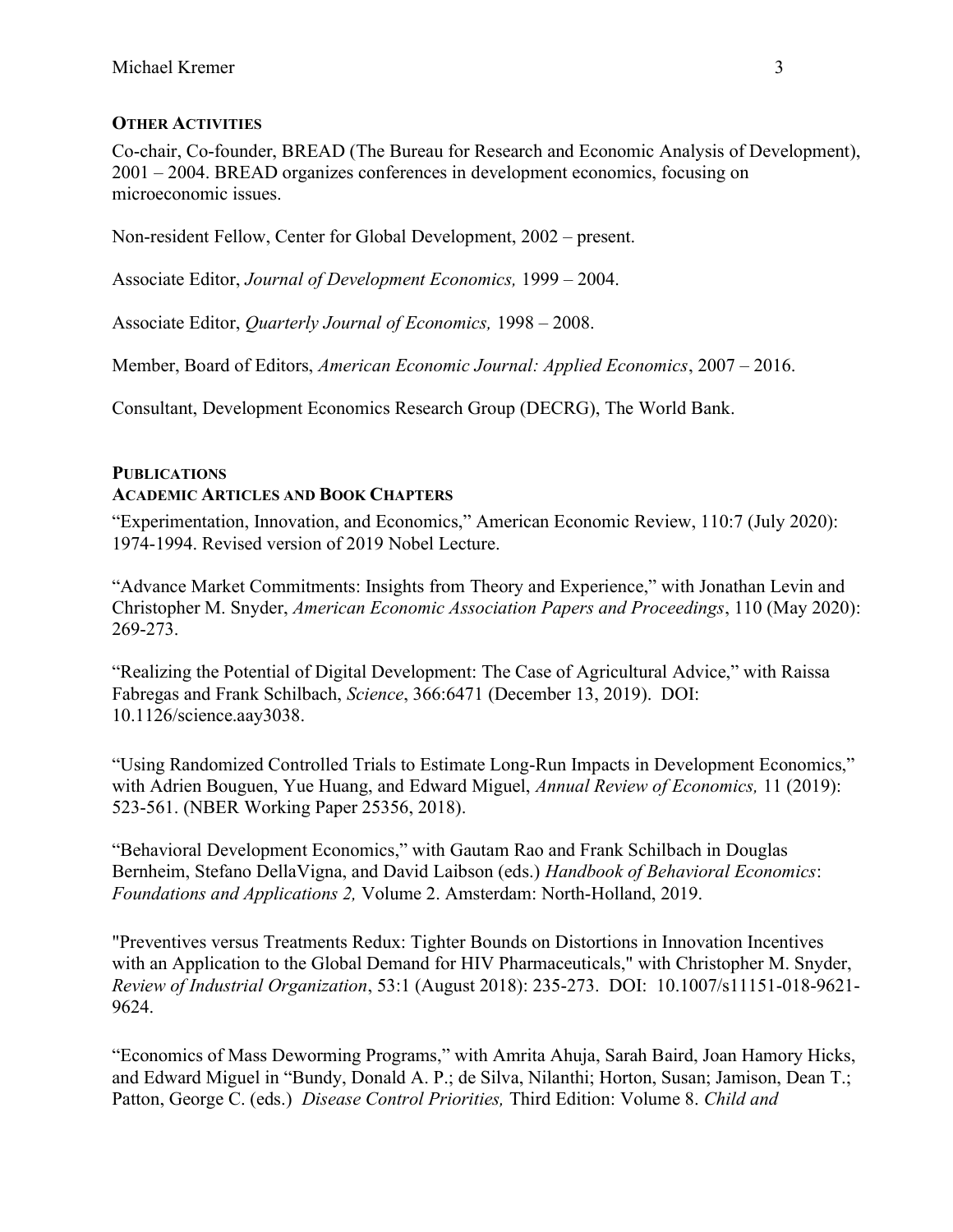Adolescent Health and Development, Chapter 29: 413-422. Washington, DC: World Bank (2017). https://openknowledge.worldbank.org/handle/10986/28876

"Should the WHO Withdraw Support for Mass Deworming?" with Kevin Croke, Joan Hamory Hicks, Eric Hsu, and Edward Miguel, PLoS Neglected Tropical Diseases, 11:6 e0005481 (June 8, 2017). DOI: 10.1371/journal.pntd.0005481.

"More Evidence on the Effects of Deworming: What Lessons Can We Learn?" with Kevin Croke and Eric Hsu, The American Journal of Tropical Medicine and Hygiene, 96:6 (2017): 1265-1266.

"Success in Entrepreneurship: Doing the Math," with Jonathan Robinson and Olga Rostapshova in Sebastian Edwards, Simon Johnson, and David N. Weil (eds.) African Successes, Volume II, Human Capital, Chapter 9. Chicago: University of Chicago Press, 2016.

"Contract Farming and Agricultural Productivity in Western Kenya," with Lorenzo Casaburi and Sendhil Mullainathan in Sebastian Edwards, Simon Johnson, and David N. Weil (eds.) African Successes, Volume IV: Sustainable Growth, Chapter 4. Chicago: University of Chicago Press, 2016.

"Targeting Health Subsidies Through a Non-Price Mechanism: A Randomized Controlled Trial in Rural Kenya," with Pascaline Dupas, Vivian Hoffmann, and Alix Peterson Zwane, Science, 353:6302 (August 26, 2016): 889-895. DOI: 10.1126/science.aaf6288.

"Worms at Work: Long-Run Impacts of a Child Health Investment," with Sarah Baird, Joan Hamory Hicks, and Edward Miguel, Quarterly Journal of Economics, 131:4 (November 2016): 1637-1680. DOI: 10.1093/qje/qjw022. (NBER Working Paper 21428, 2018).

"Commentary: Assessing Long-Run Deworming Impacts on Education and Economic Outcomes: A Comment on Jullien, Sinclair and Garner," with Sarah Baird, Joan Hamory Hicks, and Edward Miguel, International Journal of Epidemiology, 45:6 (2016): 2153-2156.

"Guns, Latrines and Land Reform: Private Expectations and Public Policy," with Jack Willis, American Economic Review Papers and Proceedings, 106:5 (May 2016): 83-88. DOI: 10.1257/aer.p20161096. (NBER Working Paper 21915, 2016).

"Education as Liberation?" with Willa Friedman, Edward Miguel, and Rebecca Thornton, Economica, 83:329 (2016): 1-30. DOI: 10.111/ecca.12168. Published online November 11, 2015. (NBER Working Paper 16939, 2011).

"The New Role of the World Bank," with Michael Clemens, Journal of Economic Perspectives, 30:1 (Winter 2016): 53-76. (Center for Global Development Working Paper 421).

"Self-Control at Work," with Supreet Kaur and Sendhil Mullainathan, Journal of Political Economy, 123:6 (December 2015): 1227-1277.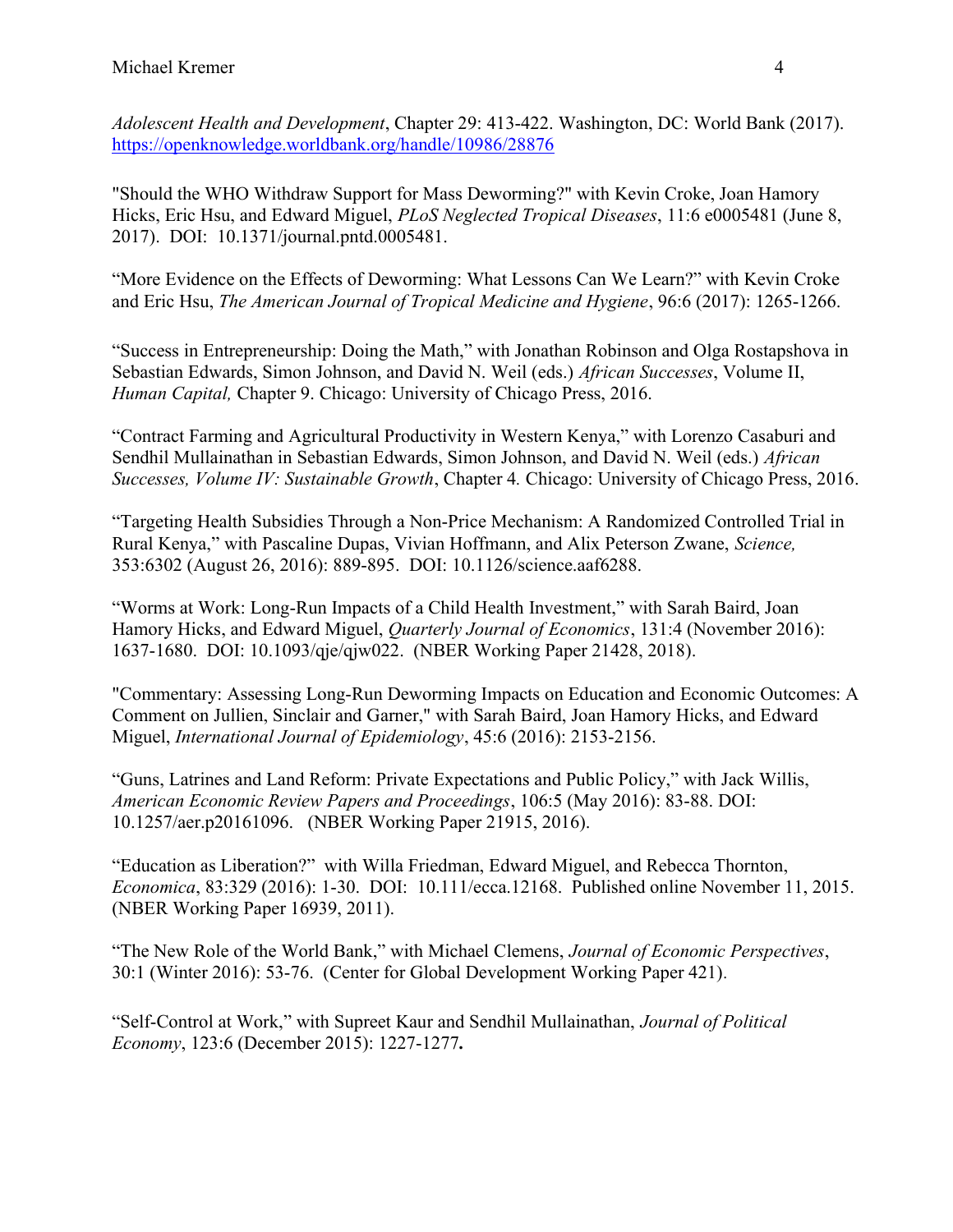"The Case for Mass Treatment of Intestinal Helminths in Endemic Areas," with Joan Hamory Hicks and Edward Miguel, PLoS Neglected Tropical Diseases, 9:10 (October 22, 2015): e0004214. DOI: 10.1371/journal.pntd.0004214.

"Education, HIV, and Early Fertility: Experimental Evidence from Kenya," with Esther Duflo and Pascaline Dupas, American Economic Review, 105:9 (September 2015): 2757-2797. (CEPR Discussion Paper 10338, 2014; NBER Working Paper 20784, 2014).

"When Should Governments Subsidize Health? The Case of Mass Deworming," with Amrita Ahuja, Sarah Baird, Joan Hamory Hicks, Edward Miguel, and Shawn Powers, World Bank Economic Review Papers and Proceedings, 29 (Supplement 2015): S9-S24. (NBER Working Paper 21148, 2015).

"Preventives versus Treatments," with Christopher M. Snyder, Quarterly Journal of Economics, 130:3 (August 2015): 1167-1239. (CEPR Discussion Paper 12751, 2015; NBER Working Paper 21012, 2015).

Commentary: Deworming Externalities and Schooling Impacts in Kenya: A Comment on Aiken et al. (2015) and Davey et al. (2015)," with Joan Hamory Hicks and Edward Miguel, International Journal of Epidemiology, 44:5 (October 2015): 1593-1596. DOI: 10.1093/ije/dyv129. Published online July 22, 2015.

"School Governance, Teacher Incentives, and Pupil-Teacher Ratios: Experimental Evidence from Kenyan Primary Schools," with Esther Duflo and Pascaline Dupas, Journal of Public Economics, 123 (March 2015): 92-110. (NBER Working Paper 17939, 2012).

"Behavioral Biases and Firm Behavior: Evidence from Kenyan Retail Shops," with Jean Lee, Jonathan Robinson, and Olga Rostapshova, American Economic Review Papers and Proceedings, 103:3 (May 2013): 362-368.

"The Challenge of Education and Learning in the Developing World," with Conner Brannen and Rachel Glennerster, Science, 340:6130 (April 19, 2013): 297-300.

"Improving Health in Developing Countries: Evidence from Randomized Evaluations," with Rachel Glennerster in Mark V. Pauly, Thomas G. McGuire, and Pedro Pita Barros (eds.) Handbook of Health Economics, Volume 2. North Holland: Elsevier, 2012.

"Nudging Farmers to Use Fertilizer: Theory and Experimental Evidence from Kenya," with Esther Duflo and Jonathan Robinson, American Economic Review, 101:6 (October 2011): 2350-2390.

"Peer Effects and the Impacts of Tracking: Evidence from a Randomized Evaluation in Kenya," with Esther Duflo and Pascaline Dupas, American Economic Review, 101:5 (August 2011): 1739-1774. (CEPR Working Paper 7043, 2008; NBER Working Paper 14475, 2008).

"The Economics of International Refugee Law," with Ryan Bubb and David Levine, Journal of Legal Studies, 40:2 (June 2011): 367-404.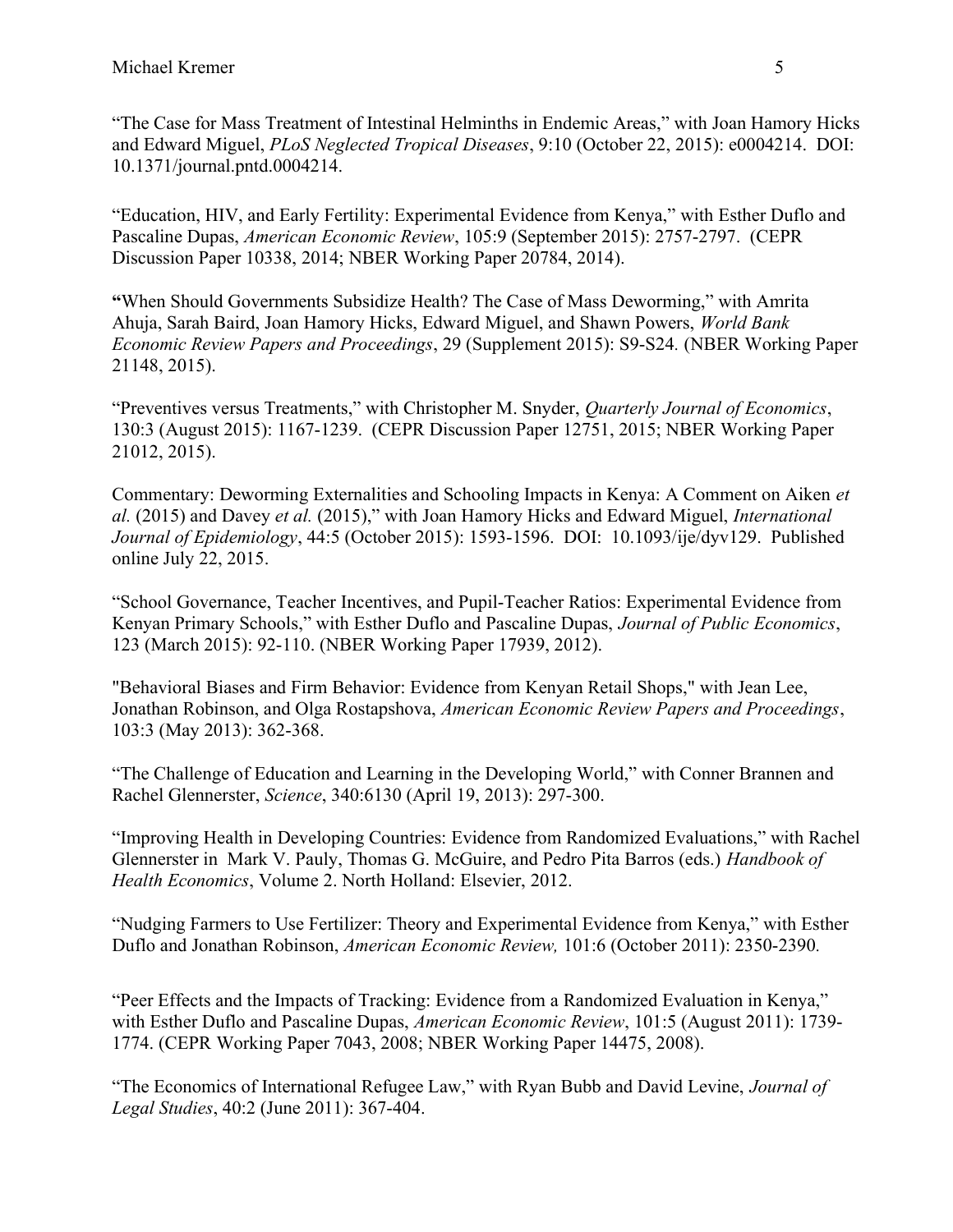"Spring Cleaning: Rural Water Impacts, Valuation and Property Rights Institutions," with Jessica Leino, Edward Miguel, and Alix Peterson Zwane, *Quarterly Journal of Economics*, 126:1 (February 2011): 145-205. (NBER Working Paper 15280, 2009).

"The Risk of Asking: Being Surveyed Can Affect Later Behavior," with Alix Peterson Zwane, Jonathan Zinman, Eric Van Dusen, William Pariente, Clair Null, Edward Miguel, Michael Kremer, Dean Karlan, Richard Hornbeck, Xavier Ginéj, Esther Duflo, Florencia Devoto, Bruno Crepon, and Abhijit Banerjee, Proceedings of the National Academy of Sciences of the United States of America, 108:5 (February 1, 2011): 1821-1826.

"Providing Safe Water: Evidence from Randomized Evaluations," with Amrita Ahuja and Alix Peterson Zwane, Annual Review of Resource Economics, Volume 2, (October 2010): 237-256. DOI: 10.1146/annurev.resource.012809.103919.

"Are Educational Vouchers Only Redistributive?" with Eric Bettinger and Juan E. Saavedra, The Economic Journal, 120 (August 2010): F204–F228. DOI: 10.1111/j.1468-0297.2010.02374.x

"Teacher Incentives," with Paul Glewwe and Nauman Ilias, American Economic Journal: Applied Economics, 2:3 (July 2010): 205-227. (NBER Working Paper 9671, 2003).

"Self-Control and the Development of Work Arrangements," with Supreet Kaur and Sendhil Mullainathan, American Economic Review, 100:2 (May 2010): 624-628.

"Early-Life Malaria Exposure and Adult Outcomes: Evidence from Malaria Eradication in India," with David Cutler, Winnie Fung, Monica Singhal, and Tom Vogl, American Economic Journal: Applied Economics, 2:2 (April 2010): 72-94. ("Mosquitoes: The Long-term Effects of Malaria Eradication in India," NBER Working Paper 13539, 2007).

"Incentivizing Education: Adding to the Toolkit," with Heidi Williams, in Josh Lerner and Scott Stern (eds.) Innovation Policy and the Economy, 10 (2010): 1-17.

"Economic Transformation, Population Growth and the Long-Run World Income Distribution," with Marcos Chamon, *Journal of International Economics*, 79:1 (September 2009): 20-30. (IMF Working Papers: 06/21; NBER Working Paper 12038, 2006).

"Pricing and Access: Lessons from Randomized Evaluations in Education and Health," with Alaka Holla in Jessica Cohen and William Easterly (eds.) What Works in Development? Thinking Big and Thinking Small. Washington, DC: Brookings Institution Press, 2009.

"Improving Education in the Developing World: What Have We Learned from Randomized Evaluations?" with Alaka Holla in Kenneth J. Arrow and Timothy F. Bresnahan (eds.) Annual Review of Economics, Volume 1, (September 2009): 513-542. DOI: 10.1146/annurev.economics.050708.143323.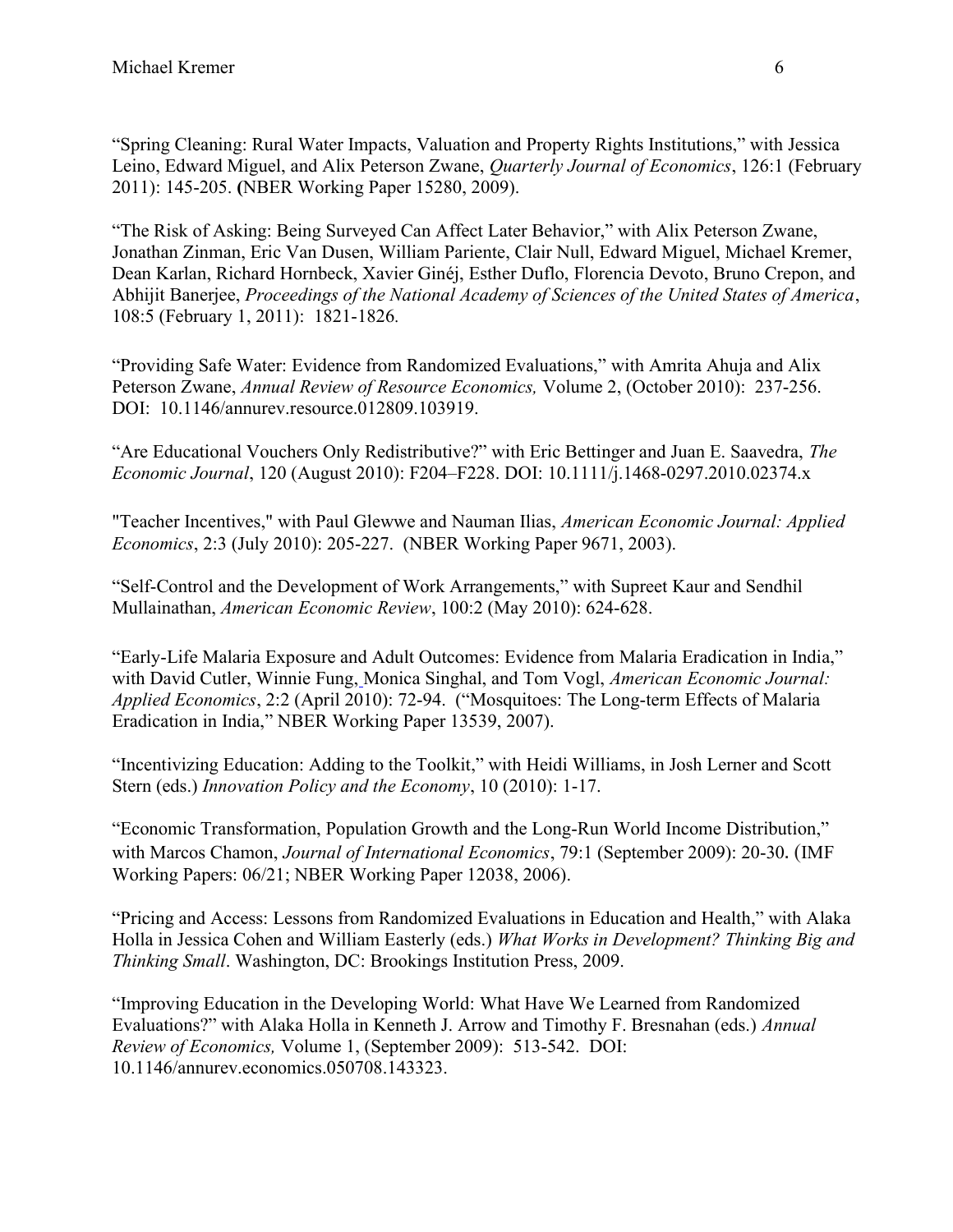"Public-Private Schools in Rural India," with Karthik Muralidharan in Rajashri Chakrabarti and Paul E. Peterson (eds.) School-Choice International: Exploring Public-Private Partnerships. Cambridge, Mass: The MIT Press, 2009.

"Estimating the Impact of the Hajj: Religion and Tolerance in Islam's Global Gathering," with David Clingingsmith and Asim Ijaz Khwaja, *Quarterly Journal of Economics*, 124:3 (August 2009): 1133-1170. (John F. Kennedy School of Government, Working Paper Series, 2008 and Weatherhead Center for International Development Working Paper Series 159).

"Teacher Incentives in the Developing World," with Paul Glewwe and Alaka Holla in Springer, Matthew (ed.) Performance Incentives: Their Growing Impact on American K-12 Education. Washington, DC: Brookings Institution Press, 2009.

"Incentives to Learn," with Edward Miguel and Rebecca Thornton, Review of Economics and Statistics (lead article), 91:3 (August 2009): 437-456. (NBER Working Paper 10971, 2004).

"A Biological Model of Unions," with Ben Olken, American Economic Journal: Applied Economics, 1:2 (April 2009): 150-175. (NBER Working Paper 8257, 2001).

"Deworming and Development: Asking the Right Questions, Asking the Questions Right," with Donald Bundy, Hoyt Bleakley, Matthew Jukes, and Edward Miguel, PLoS Neglected Tropical Diseases, 3:1 (January 2009): e362. DOI:10.1371/journal.pntd.0000362.

"Many Children Left Behind? Textbooks and Test Scores in Kenya," with Paul Glewwe and Sylvie Moulin, American Economic Journal: Applied Economics, 1:1 (January 2009): 112-135. (NBER Working Paper 13300, 2007).

"Cambios en los hábitos y los sistemas sanitarios: algunas evidencias a partir de evaluaciones aleatorizadas" in José García Montalvo (ed.) El análisis experimental de la ayuda al desarrollo. Bilbao: Fundación BBVA, 2008.

"Incentives in Markets, Firms, and Governments," with Daron Acemoglu and Atif Mian, Journal of Law, Economics, and Organization, 24:2 (October 2008): 273-306. (NBER Working Paper 9802, 2000).

"Outside Funding and the Dynamics of Participation in Community Associations," with Mary Kay Gugerty, American Journal of Political Science, 52:3 (July 2008): 585-602. ("Outside Funding of Community Organizations: Benefiting or Displacing the Poor?" with Mary Kay Gugerty, NBER Working Paper 7896, 2000).

"Peer Effects and Alcohol Use among College Students," with Dan Levy, Journal of Economic Perspectives, 22:3 (Summer 2008): 189-206. (NBER Working Paper 9876, 2003).

"How High Are Rates of Return to Fertilizer? Evidence from Field Experiments in Kenya," with Esther Duflo and Jonathan Robinson, American Economic Review Papers and Proceedings, 98:2 (May 2008): 482-488.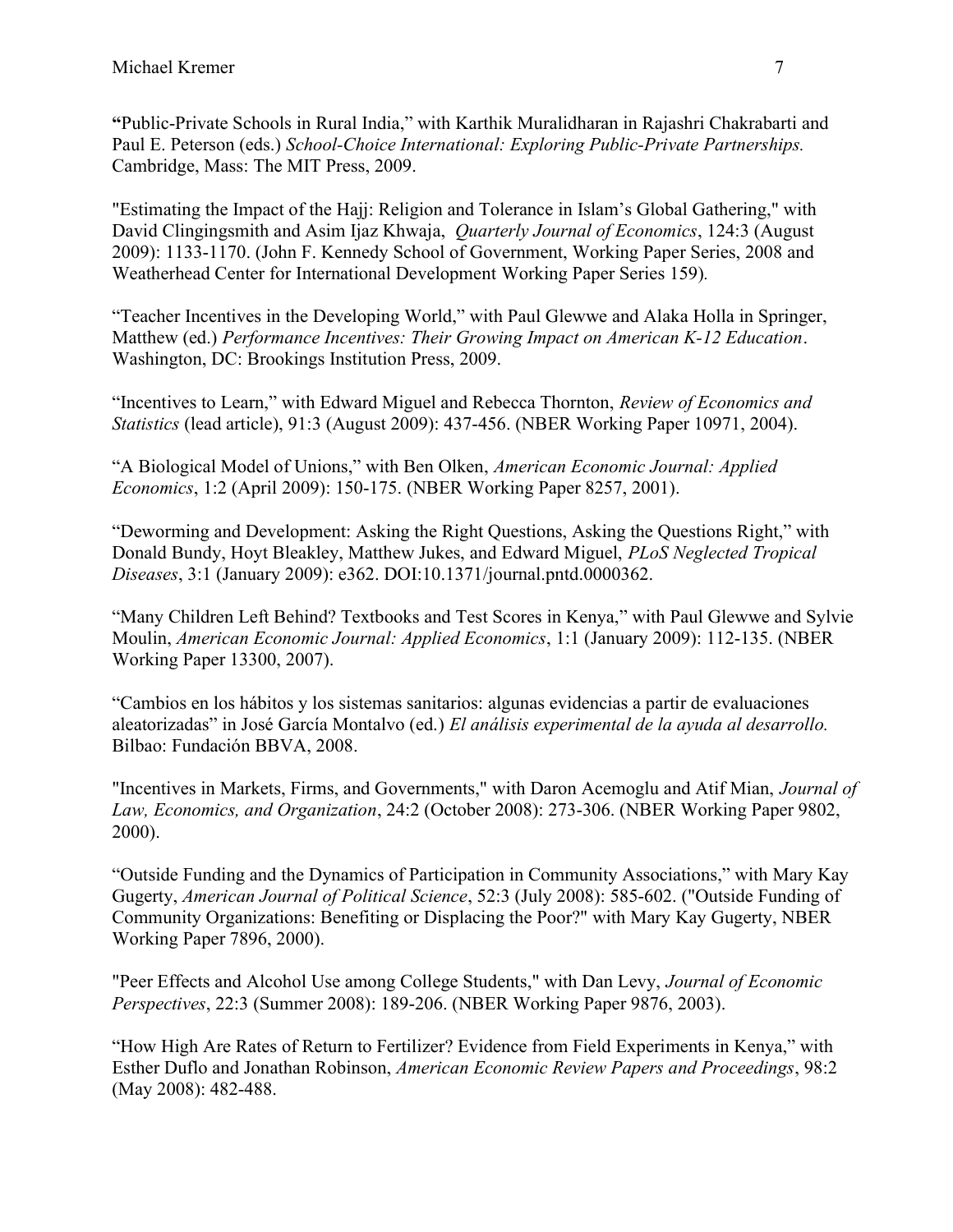"Using Randomization in Development Economics Research: A Toolkit," with Esther Duflo and Rachel Glennerster, in T. Schultz and John Strauss (eds.) Handbook of Development Economics, Volume 4. Amsterdam and New York: North-Holland, 2008. (CEPR Discussion Paper 6059, 2006; NBER Working Paper 333, 2006).

"Making Vaccines Pay," in William Easterly (ed.) Reinventing Foreign Aid. Cambridge, Mass.: The MIT Press, 2008.

"Use of Randomization in the Evaluation of Development," with Esther Duflo, in William Easterly (ed.) Reinventing Foreign Aid. Cambridge, Mass.: The MIT Press, 2008.

"Globalisation and Inequality within Countries," Poverty in Focus: The Challenge of Inequality, Brasilia: International Poverty Center, (June 2007): 10-11.

"What Works in Fighting Diarrheal Diseases in Developing Countries? A Critical Review," with Alix Peterson Zwane, World Bank Research Observer, 22:1, (Spring 2007): 1-24. (NBER Working Paper 13539, 2007).

"Cost-Effective Prevention of Diarrheal Diseases: A Critical Review," with Alix Peterson Zwane, Center for Global Development Working Paper 117 (2007).

"Advance Market Commitments for Vaccines against Neglected Diseases: Estimating Costs and Effectiveness," with Ernst Berndt, Rachel Glennerster, Jean Lee, Ruth Levine, Georg Weizsäcker, and Heidi Williams, Health Economics, 16:5 (May 2007): 491-511. (Center for Global Development Working Paper 98).

"The Illusion of Sustainability," with Edward Miguel, Quarterly Journal of Economics, 122:3 (August 2007): 1007-1065. Reprinted in William Easterly (ed.) Reinventing Foreign Aid. Cambridge, Mass.: The MIT Press, 2008. (NBER Working Paper 10324, 2004).

"The Political Economy of Education in Kenya," in Mark Gradstein and Kai A. Konrad (eds.) Institutions and Norms in Economic Development. Cambridge, Mass.: The MIT Press, 2006.

"Globalization of Labor Markets and Inequality," in Susan M. Collins and Carol Graham (eds.) Global Labor Markets, Brookings Trade Forum, 2006, Washington, D.C.: Brookings Institution Press, 2006.

"Schools, Teachers, and Education Outcomes in Developing Countries," with Paul Glewwe in Eric Alan Hanushek and Finis Welch (eds.) The Handbook on the Economics of Education, Volume 2. Amsterdam and London: North-Holland, 2006.

"Long-Term Educational Consequences of Secondary School Vouchers: Evidence from Administrative Records in Colombia," with Joshua Angrist and Eric Bettinger, American Economic Review, 96:3 (June 2006): 847-62. (NBER Working Paper 10713, 2004).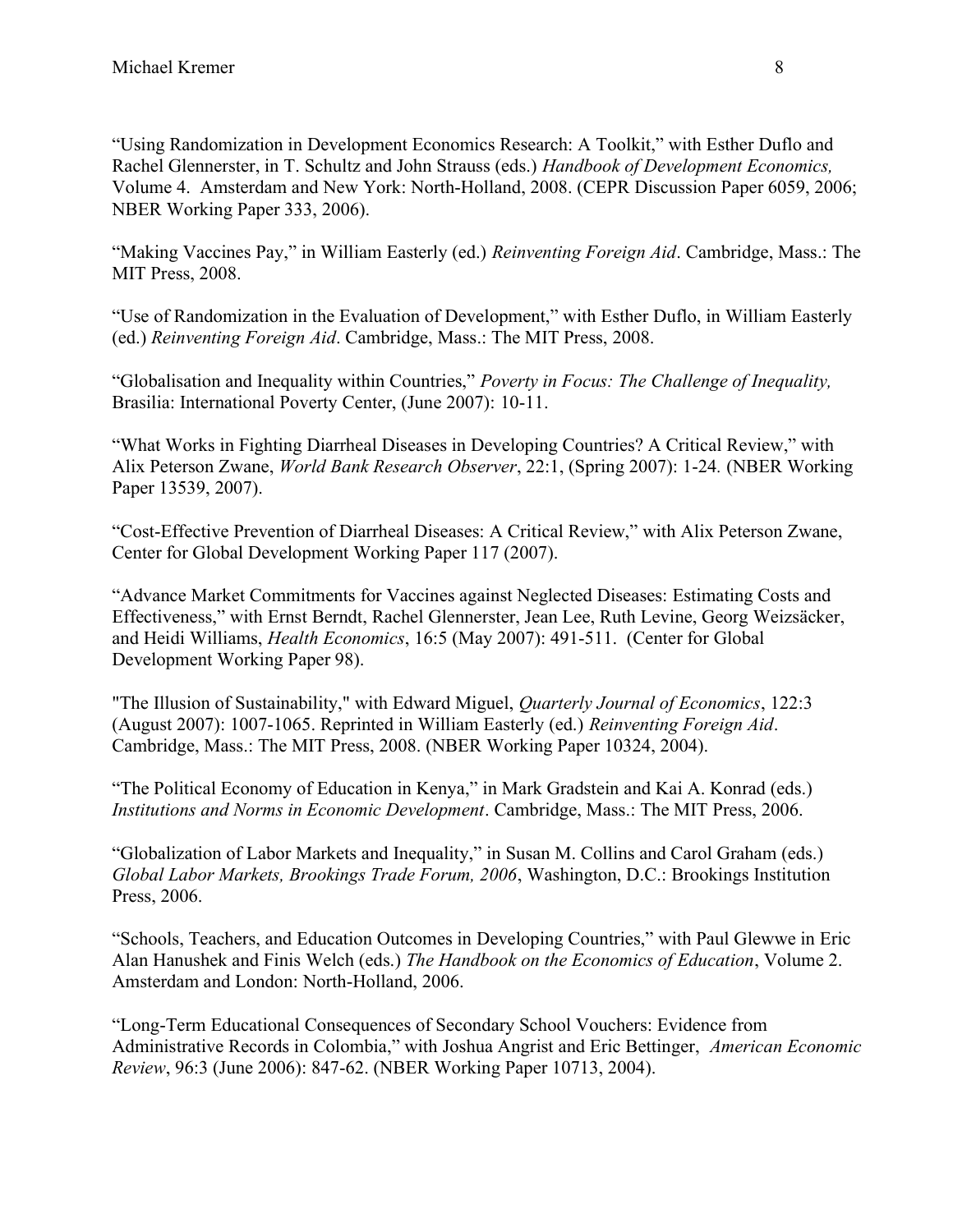"Odious Debt," in Jochnick and Preston (eds.) Sovereign Debt at the Crossroads. New York: Oxford University Press, 2006.

"Empathy or Antipathy? The Consequences of Racially and Socially Diverse Peers on Attitudes and Behaviors," with Greg Duncan, Johanne Boisjoly, Dan Levy, and Jacque Eccles, American Economic Review, 96:5 (December 2006): 1890-1906.

"The Missing Mandate: Global Public Goods," in Nancy Birdsall (ed.) Rescuing the World Bank: A CGD Working Group Report and Selected Essays. Washington DC: Center for Global Development, 2006.

"Global Public Goods in Communicable Disease Control," Infectious Disease, Expert Paper One, Stockholm: International Task Force on Global Public Goods, 2006.

"Creating Markets for Vaccines," with Rachel Glennerster and Heidi Williams, Innovations: Technology, Governance, Globalization, 1:1 (Winter 2006): 67-79.

"Odious Debt," with Seema Jayachandran, in Ashoka Mody and Catherine Patillo (eds.) Macroeconomic Policies and Poverty Reduction. New York: Routledge, 2006.

"Odious Debt," with Seema Jayachandran, American Economic Review, 96:1 (March 2006):82-92 (NBER Working Paper 8953, 2002). Reprinted in Paul Collier and Jan Willlem Gunning (eds.) Globalization and Poverty. Cheltenham: Edward Elgar, 2008.

"Asian Growth and African Development," with Marcos de Carvalho Chamon, American Economic Review Papers and Proceedings, 96:2 (May 2006): 400-404.

"Why Are Teachers Absent? Probing Service Delivery in Peruvian Primary Schools," with Lorena Alcazar, F. Halsey Rogers; Nazmul Chaudhury, Jeffrey Hammer, Karthik Muralidharan, International Journal of Educational Research, 45:3 (2006): 117-136.

"Public Policies to Stimulate Development of Vaccines for Neglected Diseases," in Abhijit Banerjee, Roland Benabou, and Dilip Mookherjee (eds.) Understanding Poverty. New York: Oxford University Press, 2006.

"Creating Incentives For Private Sector Involvement In Poverty Reduction: Purchase Commitments For Agricultural Innovation," with Alix Peterson Zwane in Inge Kaul and Pedro Conceição, eds., The New Public Finance Responding To Global Challenges, New York: Oxford University Press, 2006.

"Missing in Action: Teacher and Health Worker Absence in Developing Countries" with Nazmul Chaudhury, Jeffrey Hammer, Karthik Muralidharan, and F. Halsey Rogers, Journal of Economic Perspectives, 20:1 (Winter 2006): 91-116.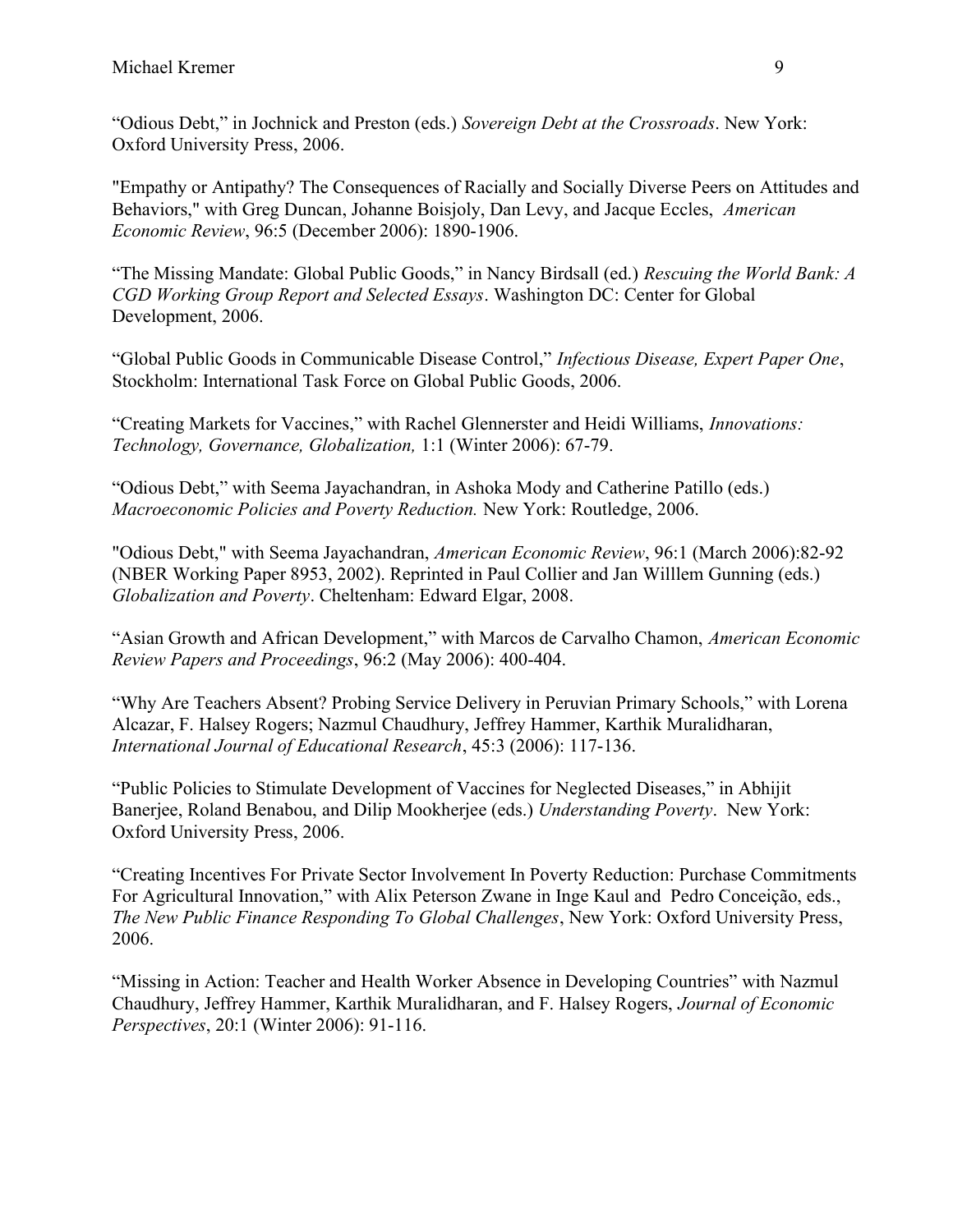"Advance Market Commitments: A Policy to Stimulate Investment in Vaccines for Neglected Diseases," with Owen Barder and Heidi Williams, The Economists' Voice, 3:3 (2006). http://www.bepress.com/ev/vol3/iss3/art1/.

"Motivation Matters: Merit Scholarships and Student Achievements," Innovation in Education: Proceedings of a Conference held in Cleveland, Ohio, November 17-18, 2005.

"Teacher Absence in India: A Snapshot," with Nazmul Chaudhury, Jeffrey Hammer, Karthik Muralidharan, and F. Halsey Rogers, Journal of the European Economic Association, 3:2-3 (April-May 2005): 658-667.

"Incentives to Learn," with Edward Miguel and Rebecca Thornton, Education Next: a Journal of Opinion and Research, 5:2 (Spring 2005): 57-64.

"Peer Effects in Drug Use and Sex Among College Students," with Greg J. Duncan, Johanne Boisjoly, Dan M. Levy, and Jacque Eccles, Journal of Abnormal Child Psychology, 33:3 (June 2005): 375–385.

"The Price of Life," with Rachel Glennerster and Heidi Williams, Foreign Policy, (May/June 2005): 26-27.

"Incentives for Research on Neglected Diseases," Letter to the Editor, The Lancet (365), (February 26, 2005): 753-754.

" 'Measuring Poverty': Discussion," The Review of Economics & Statistics, 87:1 (February 1, 2005): 23-25.

"Use of Randomization in the Evaluation of Development Effectiveness," with Esther Duflo, in George Keith Pitman, Osvaldo N. Feinstein, and Gregory K. Ingram, (eds.) Evaluating Development Effectiveness, Vol. 7 of World Bank Series on Evaluation and Development. New Brunswick, New Jersey, and London, U.K.: Transaction Publishers, 2005.

"Encouraging Private Sector Research for Tropical Agriculture," with Alix Peterson Zwane, World Development, 33:1 (January 2005): 87-105.

"On How To Improve World Health," Daedalus, Summer 2004: 120-123.

"Comment on Jeffrey Sachs' 'Ending Africa's Poverty,'" in William C. Brainard and George L. Perry (eds.) Brookings Papers on Economic Activity, 2004:1: 217-231. Washington, D.C.: Brookings Institution Press, 2004.

"Regional Public Goods and Health in Latin America," (with Jessica Leino) in Antoni Estevadeordal, Brian Frantz, Tam Robert Nguyen (eds.) Regional Public Goods: From Theory to Practice. Washington, D.C.: Inter-American Development Bank and Asian Development Bank, 2004.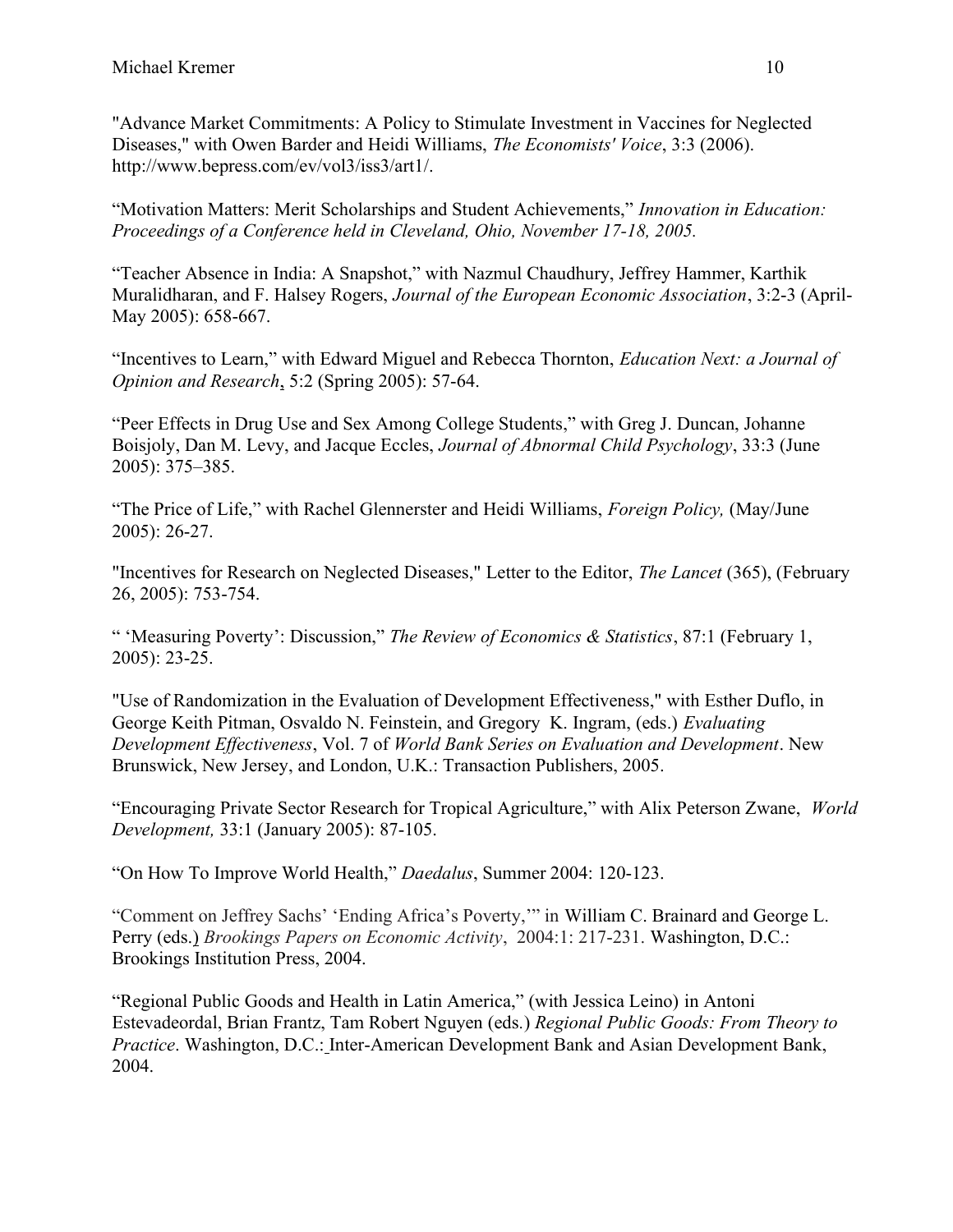"Comments on 'Assessing the Impact of Globalization on Poverty and Inequality: A New Lens on an Old Puzzle' (Carol Graham) and on 'Poverty and the Organization of Political Violence: A Review and Some Conjectures' (Nicholas Sambanis)" in Susan M. Collins and Carol Graham (eds.) Brookings Trade Forum 2004: Globalization, Poverty and Inequality. Washington, DC: Brookings Institution Press, 2004.

"Statist Quo Bias: Rejoinder to De Alessi," Econ Journal Watch, 1:2 (August 2004): 277-278. http://www.econjournalwatch.org

"An Ivory-Tower Take on the Ivory Trade: Response to De Alessi," Econ Journal Watch, 1:1 (April 2004): 55-57. http://www.econjournalwatch.org

"Retrospective vs. Prospective Analyses of School Inputs: The Case of Flip Charts in Kenya," with Paul Glewwe, Sylvie Moulin and Eric Zitzewitz, Journal of Development Economics, 74:1 (June 2004): 251-268. (NBER Working Paper 8018, 2000).

"Worms: Identifying Impacts on Education and Health in the Presence of Treatment Externalities," with Edward Miguel, *Econometrica*, 72:1 (January 2004):159-217. (NBER Working Paper 8481, 2001).

"Elephants: Reply," with Charles Morcom, American Economic Review, 93:4 (September 2003): 1446-1448.

"Randomized Evaluations of Educational Programs in Developing Countries: Some Lessons," American Economic Review, 93:2 (May 2003): 102-106.

"A Purchase Commitment for Vaccines," a contribution to "Beyond Communicable Disease Control: Health in the Age of Globalization," by Dyna Arhin-Tenkorang and Pedro Conceição, in Inge Kaul, Pedro Conceição, Katell Le Goulven, and Ronald U. Mendoza (eds.) Providing Global Public Goods: Managing Globalization. Oxford University Press, 2003.

"Vouchers for Private Schooling in Colombia: Evidence from a Randomized Natural Experiment," with Joshua Angrist, Eric Bettinger, Erik Bloom, and Elizabeth King, American Economic Review, 92:5 (December 2002): 1535-1558. (NBER Working Paper 8343, 2001).

"Pharmaceuticals and the Developing World," Journal of Economic Perspectives, 16:4, (Fall 2002): 67-90.

"Income Distribution Dynamics with Endogenous Fertility," with Daniel Chen, Journal of Economic Growth, 7:3 (September 2002):227-258. (NBER Working Paper 7530, 2000).

"The Impact of Development Assistance on Social Capital: Evidence from Kenya," with Mary Kay Gugerty, in Christian Grootaert and Thierry van Bastelaer (eds.) The Role of Social Capital in Development: An Empirical Assessment. Cambridge (UK): Cambridge University Press, April 2002.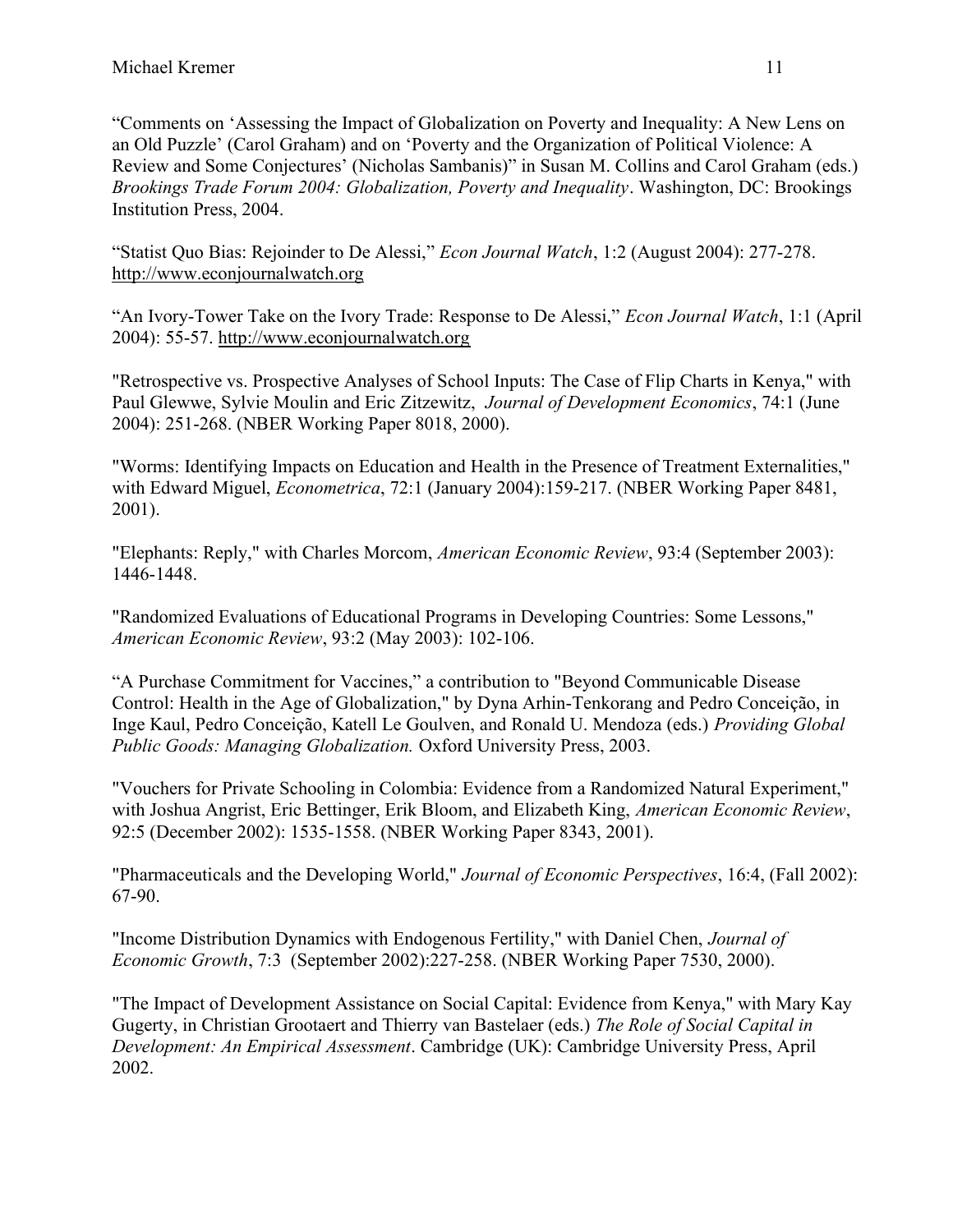"A Purchase Commitment for Vaccines," in Inge Kaul, Katell Le Goulven, and Mirjam Schnupf (eds.) Global Public Goods Financing: New Tools for New Challenges, A Policy Dialogue, United Nations Development Programme, Office of Development Studies, 2002.

"Does Favorable Tax-Treatment of Housing Reduce Equipment Investment?" with Ben Broadbent, Journal of Public Economics, 81:3 (September 2001): 369-391. (NBER Working Paper 6161, 1997).

"Creating Markets for New Vaccines: Part I: Rationale," in Adam B. Jaffe, Josh Lerner, and Scott Stern (eds.) Innovation Policy and the Economy, Volume 1. MIT Press. 2001.

"Creating Markets for New Vaccines: Part II: Design Issues," in Adam B. Jaffe, Josh Lerner, and Scott Stern (eds.) Innovation Policy and the Economy, Volume 1, MIT Press. 2001.

"Searching for Prosperity," with Alexei Onatski and James Stock, Carnegie-Rochester Conference Series on Public Policy, 55 (2001): 275-303.

"A Commitment for Vaccines," with Jessica Leino, translated into French as "Un engagement pour les vaccins," Biofutu, 217 (December 2001).

"Elephants," with Charles Morcom, American Economic Review, 90:1 (March 2000): 212-234. (NBER Working Paper 5674, 1996).

"Improving School Quality in Developing Countries," in Anne O. Krueger (ed.) Economic Policy Reform: The Second Stage,. University of Chicago Press, 2000.

"Income Distribution Dynamics with Endogenous Fertility," with Daniel Chen, American Economic Review Papers and Proceedings, 89:2 (May 1999): 155-160. (NBER Working Paper 7530, 2000).

"AIDS: The Economic Rationale for Public Intervention," in Martha Ainsworth, Lieve Fransen, and Mead Over (eds.) Confronting AIDS: Evidence from the Developing World, The European Commission and the World Bank, 1998.

"Patent Buyouts: A Mechanism for Encouraging Innovation," Quarterly Journal of Economics, 113:4 (November 1998): 1137-1167. (NBER Working Paper 6304, 1997). Reprinted in Alexander Tabarrok (ed.) Entrepreneurial Economics: Bright Ideas from the Dismal Science. Oxford University Press, 2002.

"On the Effect of Changing Sexual Activity on HIV Prevalence," with Charles Morcom, Mathematical Biosciences, 151:1 (July 1998): 99-122.

"Why Isn't Convergence Instantaneous? Young Workers, Old Workers, and Gradual Adjustment," with James Thomson, *Journal of Economic Growth*, 3:1 (March 1998): 5-28. (NBER Working Paper 4827, 1994).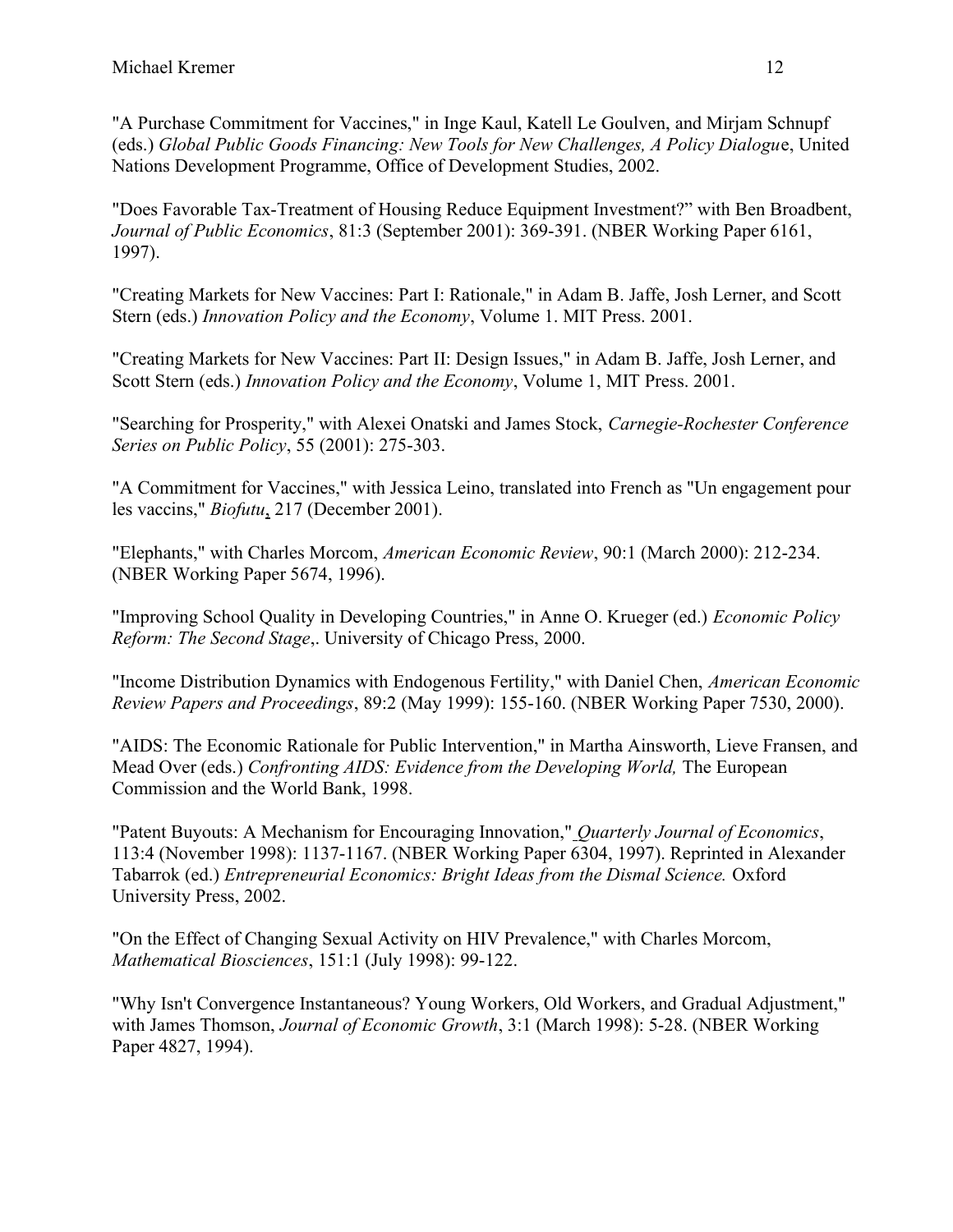"Disorganization," with Olivier Blanchard, Quarterly Journal of Economics, 112:4 (November 1997): 1091-1126.

"AIDS, Behavioral Choice, and the Composition of the Pool of Available Partners," Advances in Mathematical Population Dynamics: Molecules, Cells and Man, Part II, Chapter 8, World Scientific Publishing Co., 1997, 487-510.

"How Much Does Sorting Increase Inequality?" Quarterly Journal of Economics, 112:1 (February 1997): 115-139. (NBER Working Paper 5566, 1996).

"Integrating Behavioral Choice into Epidemiological Models of the AIDS Epidemic," Quarterly Journal of Economics, 111:2 (May 1996): 549-573. (NBER Working Paper 5428, 1996).

"Research on Schooling: What We Know and What We Don't: A Comment on Hanushek," The World Bank Research Observer, 10 (August 1995): 247-254.

"Saving and Growth: A Comment," Carnegie-Rochester Conference Series on Public Policy, 40 (June 1994): 193-197.

"Good Policy or Good Luck? Country Growth Performance and Temporary Shocks," with William Easterly, Lant Pritchett, and Lawrence Summers, Journal of Monetary Economics, 32:3 (1993): 459-483. (NBER Working Paper 4474, 1993).

"Population Growth and Technological Change: 1,000,000 B.C. to 1990," Quarterly Journal of Economics, 108:3 (August 1993): 681-716. Reprinted in Gene Grossman (ed.) Economic Growth: Theory and Evidence, Elgar Reference Collection, International Library of Critical Writings in Economics (68), 1996; and in Julian Simon (ed.) The Economics of Population: Key Modern Readings, Cheltenham. UK ; Lynne, NH: Edward Elgar Publishers, 1997.

"The O-Ring Theory of Economic Development," Quarterly Journal of Economics, 108:3 (August 1993): 551-576. Translated into Portuguese as "A teoria 'anel em O' de desencolvimento econômico," Revista Brasileira de Economia, April/June 1995.

# Books

Strong Medicine: Creating Incentives for Pharmaceutical Research on Neglected Diseases, with Rachel Glennerster, Princeton and Oxford: Princeton University Press, 2004.

# Working Papers

"Twenty Year Economic Impacts of Deworming," with Joan Hamory Hicks, Edward Miguel, Michael Walker, and Sarah Baird. Working Paper, July 2020.

"Is Development a Good Investment? Which Innovations Scale? Evidence on social investing from USAID's Development Innovation Ventures," with Sasha Gallant, Olga Rostapshova, and Milan Thomas. Working Paper, July 2020.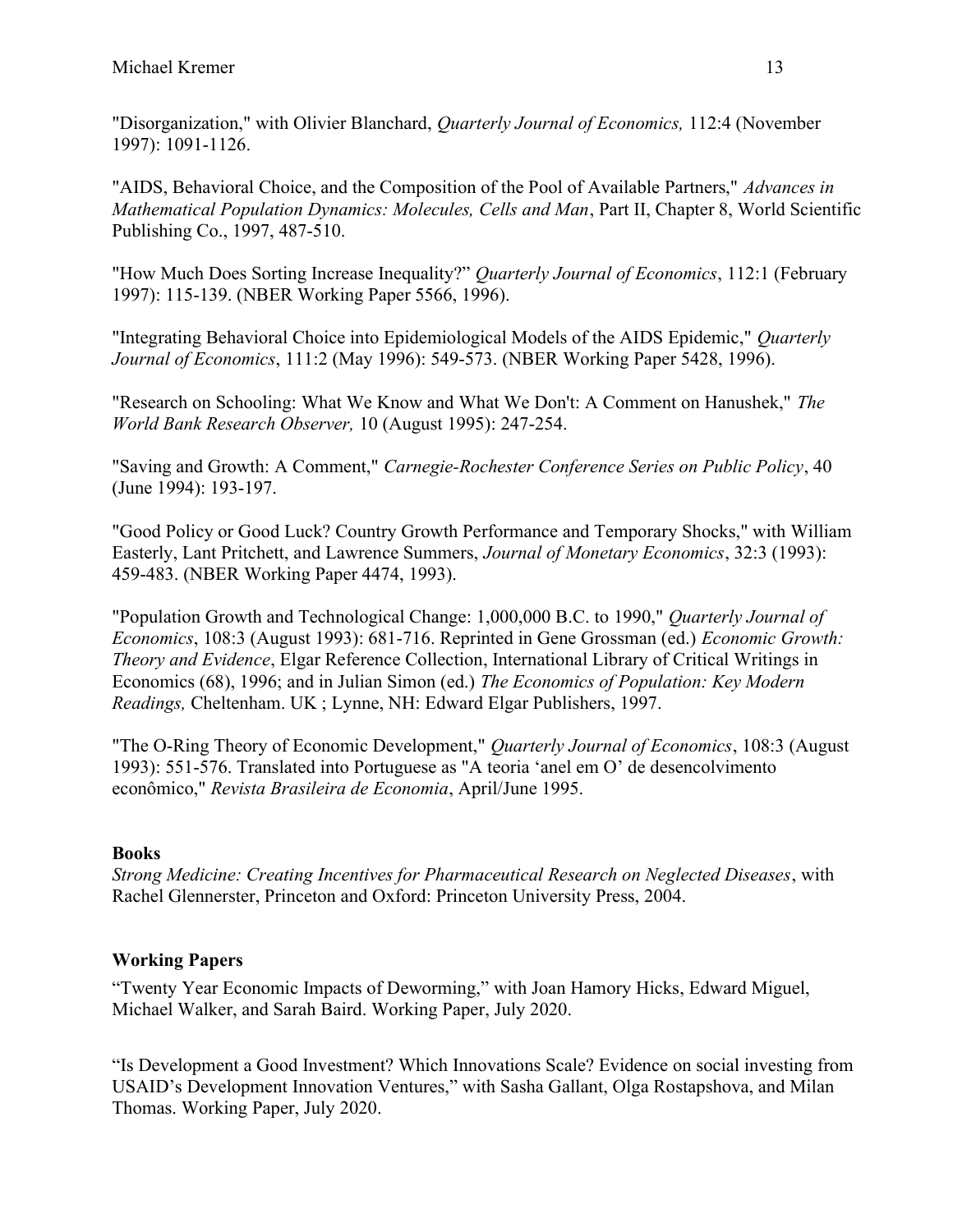"Optimal Subsidies for Prevention of Infectious Disease," with Matthew Goodkin-Gold, Christopher M. Snyder, and Heidi Williams. Working Paper, April 2020.

 "Crony Capitalism, Collective Action, and ICT: Evidence from Kenyan Contract Farming: with Lorenzo Casaburi and Ravindra Ramrattan. Working Paper, October 2019.

"Harnessing ICT to Increase Agricultural Production: Evidence From Kenya," with Lorenzo Casaburi, Sendhil Mullainathan, Ravindra Ramrattan. Working Paper, September 2019

"Worst-Case Bounds on R&D and Pricing Distortions: Theory and Disturbing Conclusions if Consumer Values Follow the World Income Distribution" with Christopher M. Snyder. Working Paper. September 2018. NBER Working Paper 25119, 2018.

"Does Mass Deworming Affect Child Nutrition? Meta-analysis, Cost-Effectiveness, and Statistical Power," with Kevin Croke, Joan Hamory Hicks, Eric Hsu, and Edward Miguel, CEPR Discussion Paper 11458; NBER Working Paper 22382, 2018.

"Borrowing Requirements, Credit Access, and Adverse Selection: Evidence from Kenya," with William Jack, Joost De Laat, and Tavneet Suri. CEPR Discussion Paper 11523; NBER Working Paper 22686, 2016.

"Long-term take-up of point-of-collection chlorination for water treatment: Results from a cluster randomized controlled trial in rural Kenya," with Clair Null, Alix P. Zwane, Amrita Ahuja, Jeff Berens, Edward Miguel, and Jessica Vernon.

"Protecting Antiquities: A Role for Long-Term Leases?" with Tom Wilkening. Working Paper, Harvard University, August 2015.

"Is There a Doctor in the House? Medical Worker Absence in India," with Karthik Muralidharan, Nazmul Chaudhury, Jeffrey Hammer, and F. Halsey Rogers. Working Paper, Harvard University. April 2011.

"Antiquities: Long-Term Leases as an Alternative to Export Bans," with Tom Wilkening Weatherhead Center for International Affairs Working Papers, Harvard University, 2007.

"Peter Singer vs. Charles Dickens: Evaluating Particularist Ethics from a Universalist Standpoint," with Daniel Wood, 2007.

"The Globalization of Household Production," with Stanley Watt, 2007.

"Contracting for Health: Evidence from Cambodia," with Erik Bloom, Elizabeth King, Indu Bhushan, David Clingingsmith, Benjamin Loevinsohn, Rathavuth Hong, J. Brad Schwartz. Brookings Institution, 2006.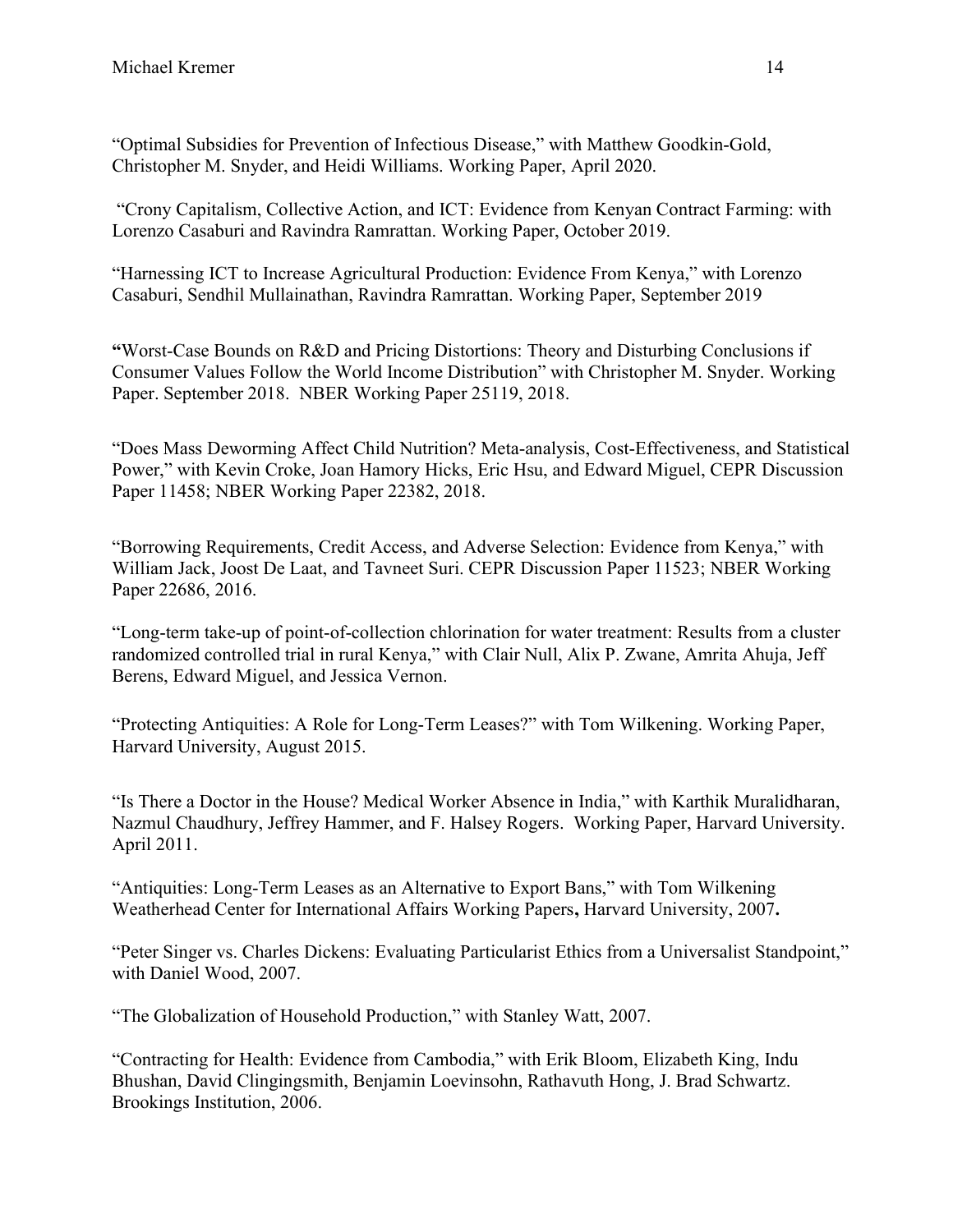"Education and HIV/AIDS Prevention: Evidence from a Randomized Evaluation in Western Kenya" with Esther Duflo, Pascaline Dupas; and Samuel Sinei. Washington, D.C.: The World Bank, Policy Research Working Paper Series: 4024, 2006.

"School Meals, Educational Achievement, and School Competition: Evidence from a Randomized Evaluation," with Christel Vermeersch. Washington D.C.: The World Bank, Policy Research Working Paper Series: 3523, 2005.

"Globalization and Inequality," with Eric Maskin, 2003.

"Decentralization: A Cautionary Tale," with Sylvie Moulin and Robert Namunyu, 2003.

"Why Are Drugs More Profitable Than Vaccines?" (with Christopher Snyder), NBER Working Paper 9833, 2003.

"Ways to Spur Malaria Vaccine Research," (with Rachel Glennerster).

"Promoting School Participation in Rural Rajasthan: Results from Some Prospective Trials," with Abhijit Banerjee and Suraj Jacob, with Jenny Lanjouw and Peter Lanjouw, 2002.

"Should Taxes be Independent of Age?" under revision for Quarterly Journal of Economics, 2001.

"Globalization and International Public Finance," with Paras Mehta, NBER Working Paper 7575, 2000.

"Why Do Governments Operate Schools?" with Andrei Sarychev, 1998.

"Why Are Worker Cooperatives So Rare?" NBER Working Paper 6118, 1997.

"The Quantity-Quality Tradeoff in Education: Evidence from a Prospective Evaluation in Kenya," with Sylvie Moulin, David Myatt, and Robert Namunyu, 1997.

"Wage Inequality and Segregation by Skill," with Eric Maskin, under revision for Quarterly Journal of Economics. (NBER Working Paper 5718, 1996; Cambridge, Mass: Harvard Institute of Economic Research, Harvard University, 1996, Discussion Paper 1799)

"Can Having Fewer Partners Increase the Prevalence of AIDS?" NBER Working Paper 4942, 1994.

# Reports, Popular Publications, Conference Papers and Comments

"Using Global Demand Calibrations to Evaluate Policy: Case Study of HIV Pharmaceuticals," with Christopher Snyder and Fanele Mashwama. VoxEU CEPR, May 10, 2019.

"Can Tracking Improve Learning? Evidence from Kenya," with Esther Duflo and Pascaline Dupas. Education Next, (Summer 2009): 64-70.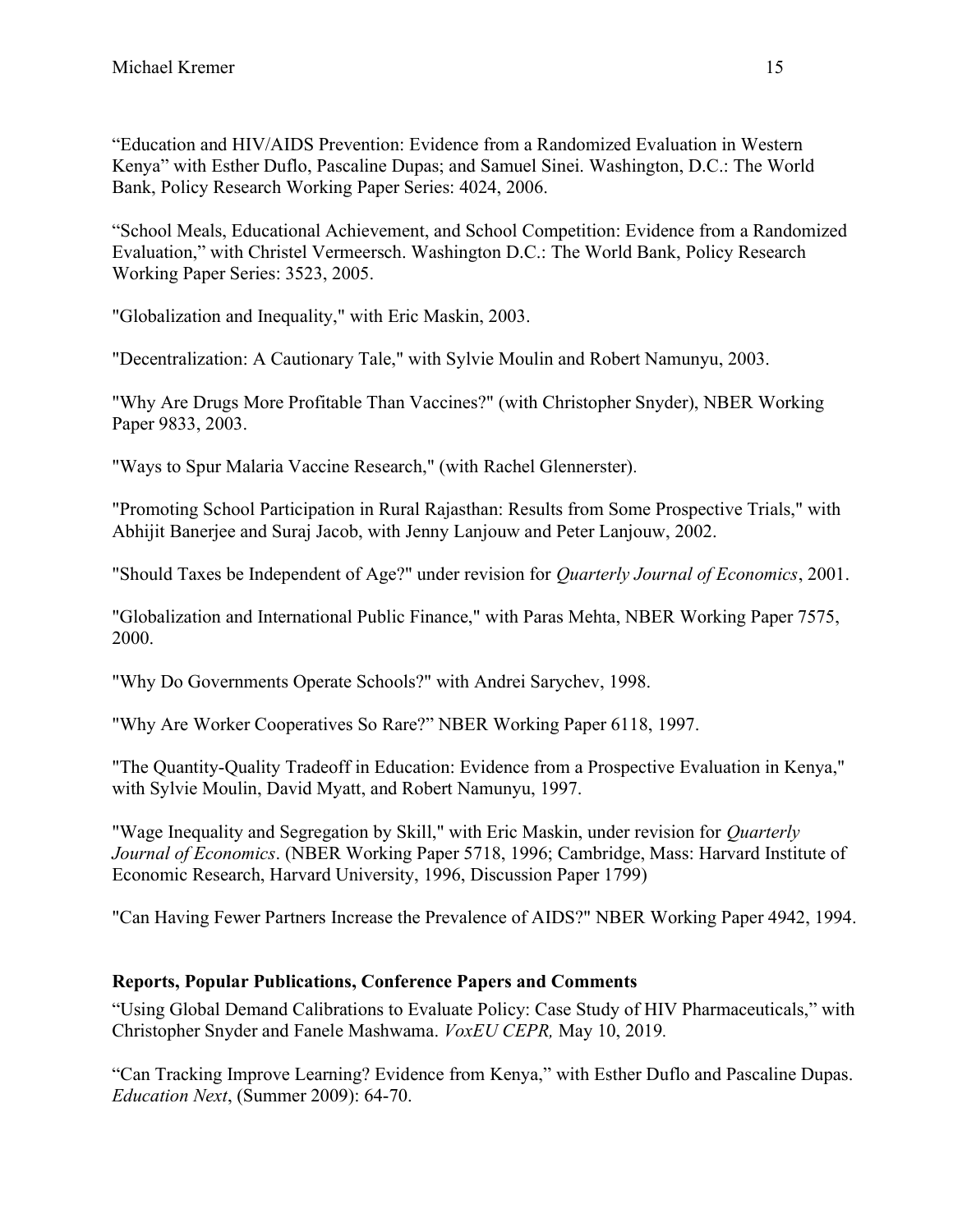"In Defense of a Good Reputation," in Michael Kinsley (ed.) in Creative Capitalism : A Conversation with Bill Gates, Warren Buffett, and other Economic Leaders. New York: Simon and Schuster, 2008.

"You Can Make Profits and Save the Poor," in Michael Kinsley (ed.) in Creative Capitalism :  $A$ Conversation with Bill Gates, Warren Buffett, and other Economic Leaders. New York: Simon and Schuster, 2008.

"Water Technologies: What Works Best in Poor Countries?" with Edward Miguel, Clair Null and Alix Zwane Boston Review 33:5 (September/October 2008): 9.

"Promoting Innovation to Solve Global Challenges: Opportunities for R&D in Agriculture, Climate Change, and Health," with Heidi Williams. German Marshall Fund, October 2 2008.

"Deciphering the Demand for Safe Drinking Water," with Edward Miguel, Clair Null, and Alix Zwane. Resources for the Future, Weekly Policy Commentary September 1, 2008. Available at http://www.rff.org/Publications/WPC/Pages/Decipheringthedemandforsafedrinkingwater.aspx

"Mecca and moderation," with Asim Ijaz Khwaha and David Clingingsmith. International Herald Tribune, May 20, 2008.

"Education in the Developing World," American Academy of Arts and Sciences Bulletin 60:4 (Summer 2007): 16-19.

"Delivering Health Care," with David Clingingsmith, Boston Review 31:2 (March/April 2007): 15.

"Loan Sanctions," with Seema Jayachandran. The Washington Post. February 7, 2007.

"Expanding Educational Opportunity on a Budget: Lessons from Randomized Evaluations" in Joel E. Cohen, David E. Bloom, and Martin B. Malin (eds.) .Educating All Children: A Global Agenda. Cambridge, Mass: American Academy of Arts and Sciences: MIT Press, 2006. Reprinted in Improving Education Through Assessment, Innovation, and Evaluation. American Academy of Arts and Sciences: Project on Universal Basic and Secondary Education. Cambridge (MIT Press), 2006.

"Impact Evaluation for Slum Upgrading Interventions," with Erica Field. Doing Impact Evaluation Series No. 3 Thematic Group on Poverty Analysis, Monitoring and Impact Evaluation, The World Bank. Washington D.C., 2006.

"HIV/AIDS prevention: the potential of primary education," Centre Piece, the Centre for Economic Performance, the London School of Economics (Autumn 2006): 22-24..

Making Markets For Vaccines, Ideas To Action with Ruth Levine and Alice Albright. The Report of the Center for Global Development Working Group Advance Market Commitment Working Group. Washington, DC: Center for Global Development, 2005.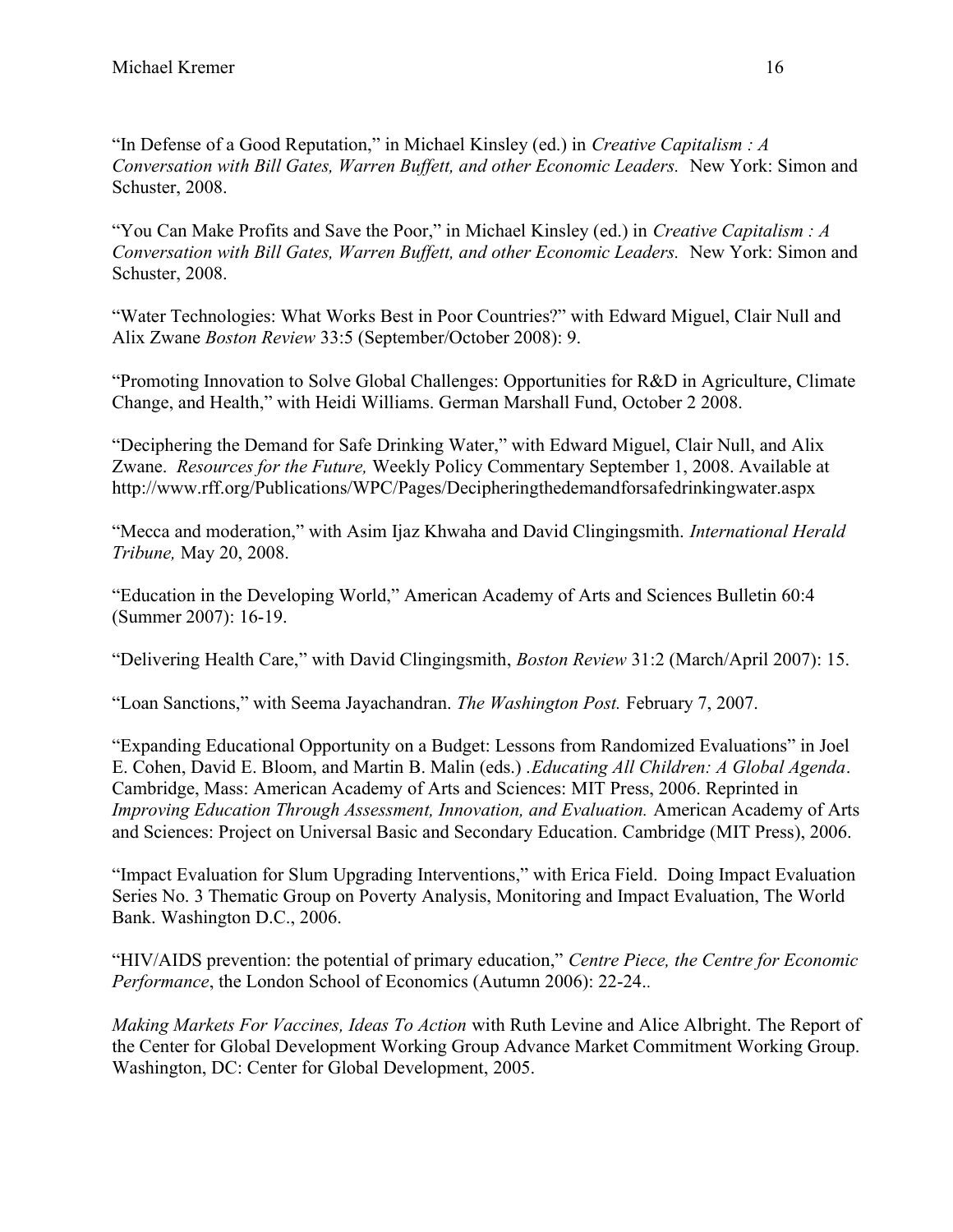"Making Vaccines Pay: Saving Lives With Markets," The Milken Institute Review, (First Quarter, 2004): 42-53.

"Randomized Evaluations of Interventions in Social Service Delivery," with Esther Duflo and Rachel Glennerster, Development Outreach, 6:1 (March 2004).

"The Match Game," Forbes Magazine, September 15, 2003.

"A Dictator's Crippling Debt," with Seema Jayachandran, Harvard Magazine, July 2003.

"Make Odious Debt Too Risky to Issue," with Seema Jayachandran, Financial Times, May 8, 2003.

"Odious Debt: When Dictators Borrow, Who Repays the Loans?" with Seema Jayachandran, Brookings Review, 21:2 (Spring 2003).

"Regional Public Goods and Health in Latin America," with Jessica Leino, 2003.

"A World of Junk-Status States," with Seema Jayachandran, The Guardian (London), August 19, 2002.

"Odious Debt," with Seema Jayachandran, Brookings Institution Policy Brief, 103 (July 2002). Available at http://www.brookings.org/comm/policybriefs/pb103.htm.

"Odious Debt," with Seema Jayachandran, Finance and Development (IMF), 39:2 (June 2002).

"Creating a Market for Vaccines," with Rachel Glennerster, New York Times, June 1, 2001.

"Creating Markets for New Vaccines," in Christopher D. Gerrard, Marco Ferroni, and Ashoka Mody (eds.) Global Public Policies and Programs: Implications for Financing and Evaluation Proceedings from a World Bank Workshop, 2001. Washington, D.C.: The World Bank.

"Stimulating Industrial R&D for Neglected Infectious Diseases: Economic Perspectives," with David Webber, Bulletin of the World Health Organization, 79:8 (2001): 693-801.

"A Tax Credit for Sales of HIV, Malaria, and Tuberculosis Vaccines," with Amir Attaran, Jeffrey Sachs, and Sara Sievers, 2000.

"A Better Way to Spur Medical Research and Development," with Rachel Glennerster, Regulation 23:2 (2000): 34-39.

"A World Bank Vaccine Commitment," with Rachel Glennerster, Brookings Institution Policy Brief 57, May 2000. Available at http://www.brookings.edu/comm/policybriefs/pb57.htm.

"A Cure for Indifference," with Jeffrey Sachs, Financial Times, May 5, 1999.